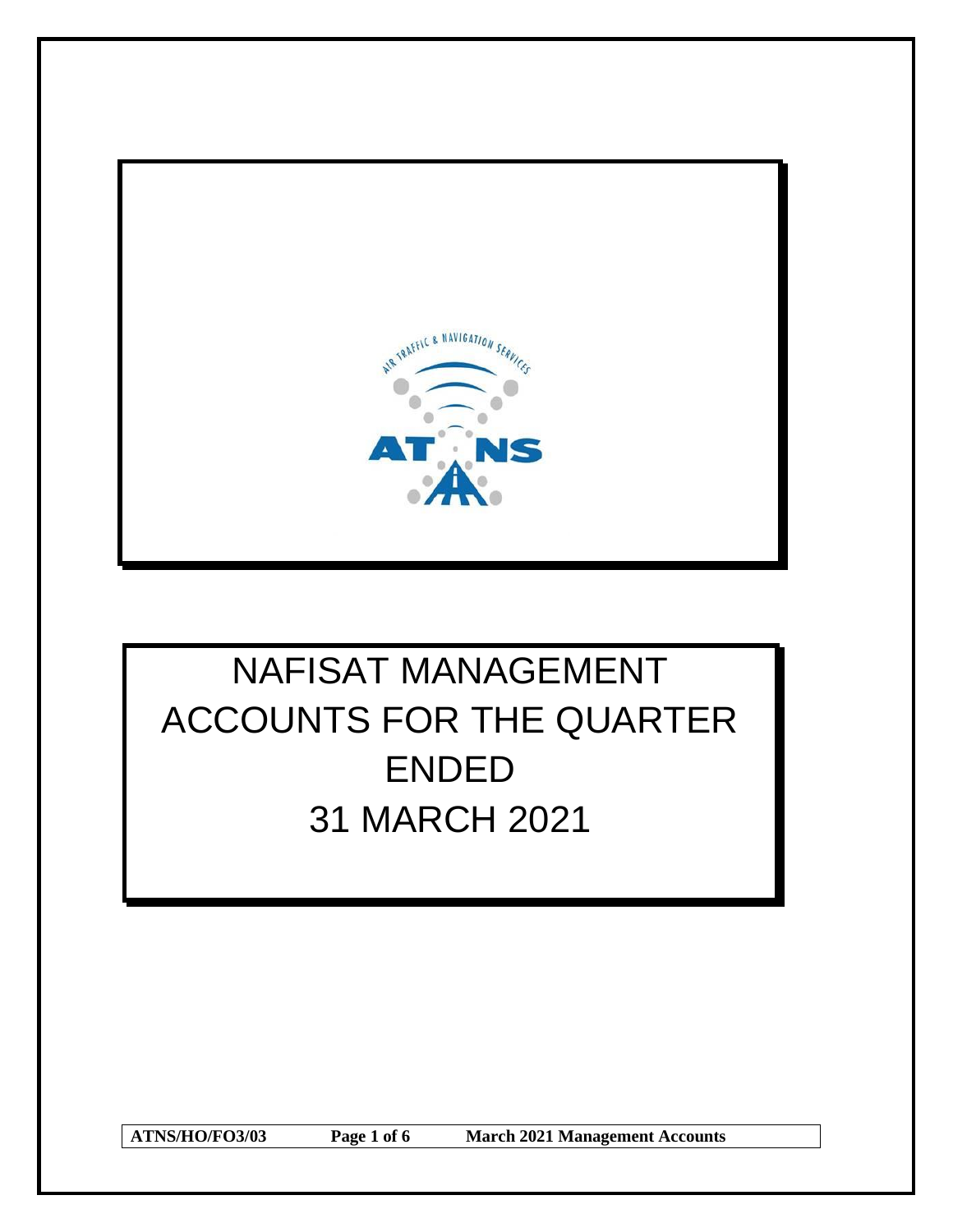# **Table of Contents**

| 1.     |  |
|--------|--|
| 2.     |  |
| 2.1.   |  |
| 2.2.   |  |
| 2.2.1. |  |
| 2.2.2. |  |
| 2.2.3. |  |
| 2.2.4. |  |
| 2.2.5. |  |
| 2.2.6. |  |
| 2.2.7. |  |
| 3.77   |  |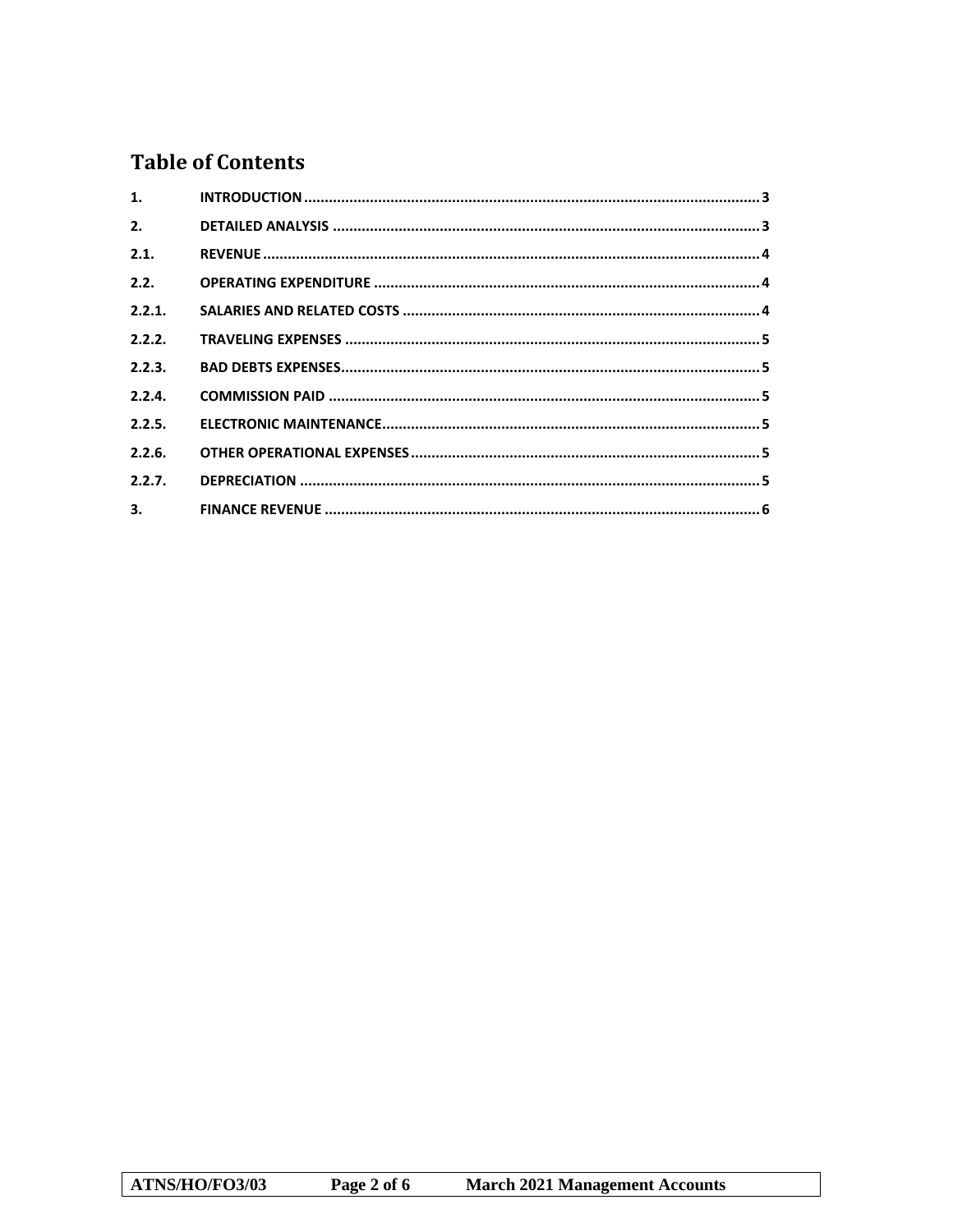# <span id="page-2-0"></span>**1. INTRODUCTION**

This report outlines the performance for the period under review.

# <span id="page-2-1"></span>**2. DETAILED ANALYSIS**

The results for March 2021 are summarized below.

#### **Table 1**: Statement of Financial Performance

| <b>Description</b>                      | <b>Actual</b> | <b>Budget</b> | Variance  | Variance  |
|-----------------------------------------|---------------|---------------|-----------|-----------|
|                                         | \$            | \$            | \$        | %         |
| <b>Revenue</b>                          |               |               |           |           |
| Nafisat Revenue                         | 1721926       | 2 036 834     | $-314908$ | $-15.5%$  |
| Other Revenue                           | 61 344        | 0             | 61 344    | 100.0%    |
| <b>Total Revenue</b>                    | 1783270       | 2 036 834     | $-253564$ | $-12.4%$  |
|                                         |               |               |           |           |
| <b>Salaries &amp; Related Costs</b>     | 410 770       | 520 875       | 110 105   | 21.1%     |
| <b>Traveling Expenses</b>               | 1864          | 113 560       | 111 696   | 98.4%     |
| <b>Telecommunications Expenses</b>      | 172 477       | 174 426       | 1 9 4 9   | 1.1%      |
| <b>Bad Debts Expenses</b>               | 118 487       | 187 474       | 68 986    | 36.8%     |
| <b>Bank Charges</b>                     | 643           | 720           | 77        | 10.6%     |
| <b>Commission Paid</b>                  | 32 182        | 44 808        | 12626     | 28.2%     |
| Electronic Maintenance                  | $-42571$      | 44 979        | 87 550    | 194.6%    |
| <b>Indirect Costs</b>                   | 251 463       | 250 580       | $-882$    | $-0.4%$   |
| <b>ATNS Management Fees</b>             | 250 775       | 303 398       | 52 623    | 17.3%     |
| <b>IATA Management Fees</b>             | 40 000        | 40 000        | -0        | $-0.0%$   |
| Network Management Costs                | 164 078       | 185749        | 21 671    | 11.7%     |
| <b>Marketing Expenses</b>               | 0             | 5 1 3 3       | 5 1 3 3   | 100.0%    |
| <b>Contract Services</b>                | 2 907         | 29            | $-2878$   | $-100.0%$ |
| <b>Operational Expenses</b>             | 1 403 075     | 1875807       | 472732    | 25.2%     |
| <b>EBITDA</b>                           | 380 194       | 161 027       | 219 168   | 136.1%    |
| Depreciation                            | 294 801       | 312043        | 17 243    | 5.5%      |
| Net Profit/Loss before Interest and Tax | 85 393        | $-151017$     | 236 409   | $-156.5%$ |
| <b>Finance Revenue</b>                  | $-2956$       | $-16230$      | $-13275$  | 81.8%     |
| <b>Interest Received</b>                | 2956          | 16 230        | $-13275$  | $-81.8%$  |
| <b>Net Profit Before Tax</b>            | 88 348        | $-134786$     | 223 134   | $-165.5%$ |
| Taxation                                | 0             | $-37740$      | $-37740$  | 100.0%    |
| Net Profit /(Loss) After Tax            | 88 348        | $-97046$      | 185 394   | $-191.0%$ |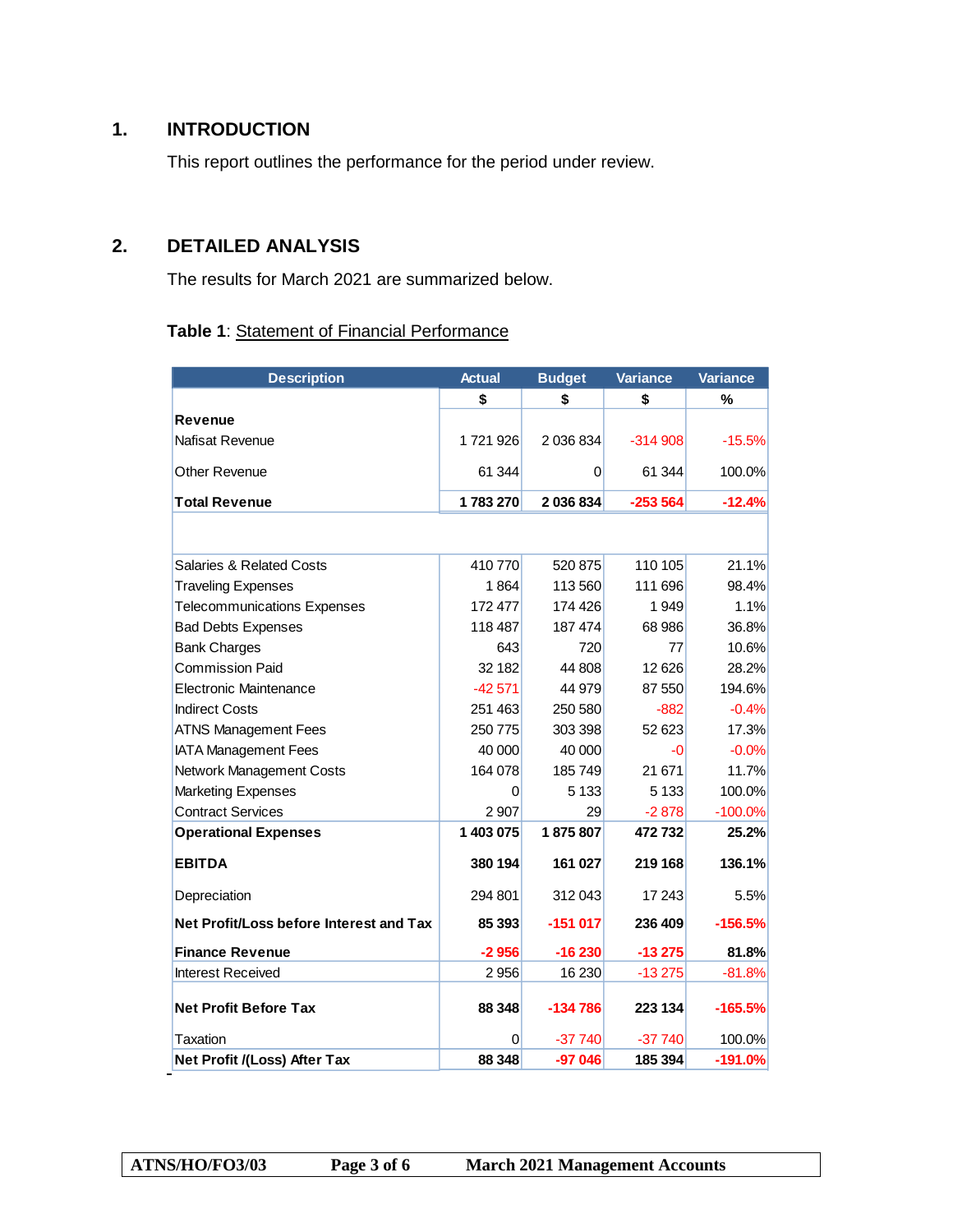#### <span id="page-3-0"></span>**2.1. REVENUE**

NAFISAT revenue of \$1.7m is \$311.9k (15.5%) below budget due to lower Flight Information Region (FIR) crossing movements due to travel restrictions that were imposed due to COVID-19.

Other Revenue of \$61.3k is based on bad debt recoveries during the period under review.

### **2.2. OPERATING EXPENDITURE**

<span id="page-3-1"></span>The operating expenses are \$472.7k (25.2%) below budget. The following cost elements make up the total operating costs:

#### <span id="page-3-2"></span>**2.2.1. SALARIES AND RELATED COSTS**

Salaries and related costs are \$110.1k (21.1%) below budget. The table below provides a detailed breakdown of this variance:

#### **Table 2:** Salaries and Related Costs Breakdown

| <b>Description</b>    | <b>Actual</b> | <b>Budget</b> | <b>Variance</b> | Variance % |
|-----------------------|---------------|---------------|-----------------|------------|
| Salary Packages - CTC | 400 335       | 424 618       | 24 283          | 5.7%       |
| Overtime              | 37            | 15 210        | 15 173          | 99.8%      |
| <b>Other</b>          | 10 398        | 81 047        | 70 649          | 87.2%      |
| <b>Total</b>          | 410770        | 520 875       | 109 391         | 21.1%      |

- Salary packages are \$24.2k (5.7%) below budget due to costs being lower than planned. The budget included salary increases related costs. Due to the pandemic, the planned salary increases were not effected, resulting in savings;
- Overtime costs are below budget due to stricter cost control measures implemented; and
- Other expenses of \$70.6k (87.2%) are lower than planned. The budget included, among others, the incentive bonus. With the view of curbing the expenses, an executive decision was taken not to award incentive bonuses.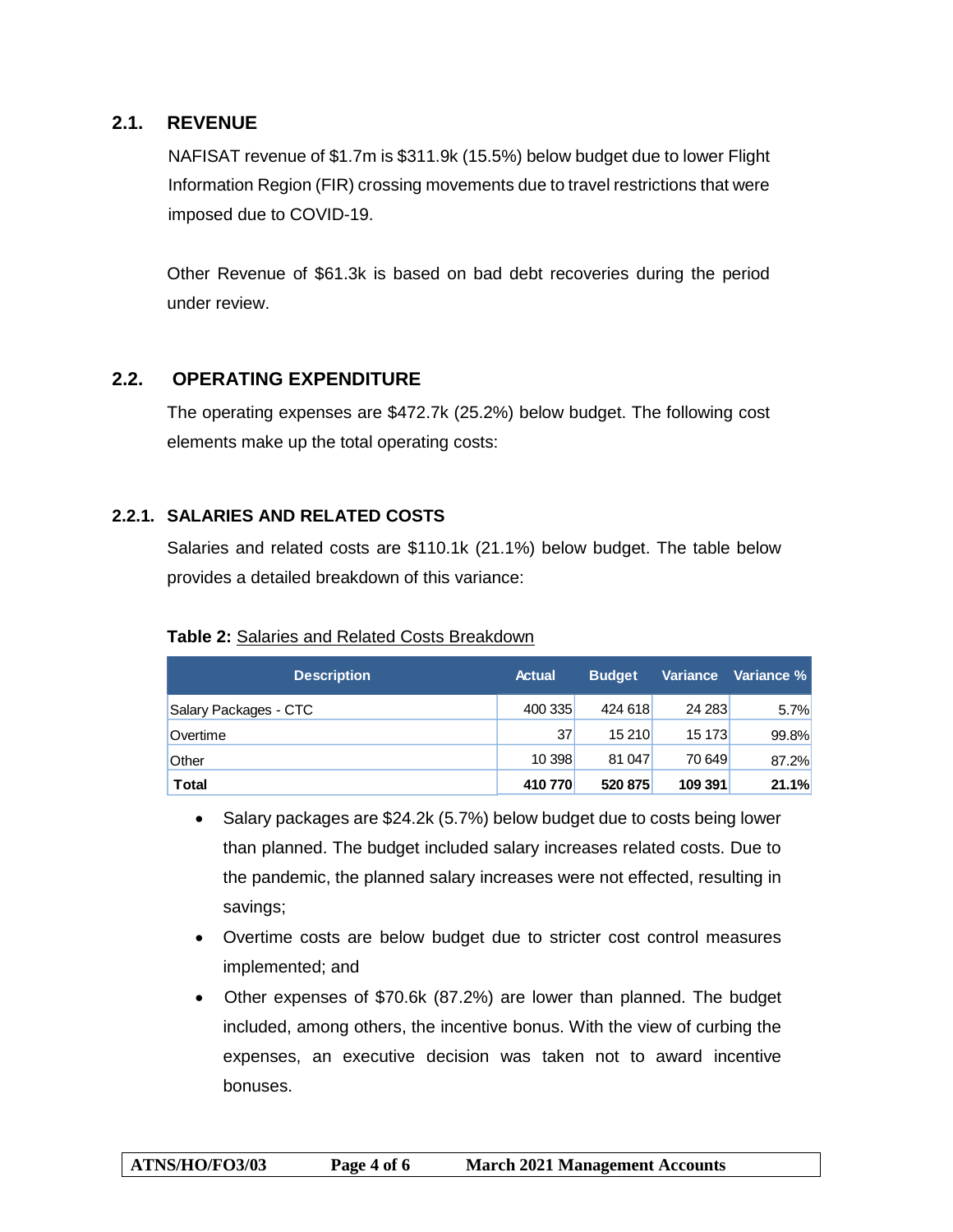#### <span id="page-4-0"></span>**2.2.2. TRAVELING EXPENSES**

Traveling expenses are below budget by \$111.7k (98.4%) mainly due to the pandemic. Due to the pandemic most engagements are conducted virtually, except for electronic equipment maintenance travel which is demand driven.

#### <span id="page-4-1"></span>**2.2.3. BAD DEBTS EXPENSES**

Bad debt expenses are below budget by \$68.9k (36.8%) due to less provision as a result of lower revenue generated.

#### <span id="page-4-2"></span>**2.2.4. COMMISSION PAID**

Commission paid, driven by the number of FIRs invoiced, is \$12.6k (28.2%) below budget due to lower collections by IATA.

#### <span id="page-4-3"></span>**2.2.5. ELECTRONIC MAINTENANCE**

Electronic maintenance included in the budget is a portion related to unplanned corrective maintenance. Unplanned corrective maintenance is budgeted as a precautionary measure and will thus be utilized only when there are equipment failures. Due to the pandemic, the planned electronic maintenance couldn't be carried out.

#### <span id="page-4-4"></span>**2.2.6. OTHER OPERATIONAL EXPENSES**

Other operational expenses include ATNS management fees, indirect cost, IATA management fees, network management costs, and contract services:

- ATNS management fees are \$52.6k (17.3%) below budget mainly due to revenue being lower than anticipated;
- Indirect costs and IATA Management fees are in line with the budget; and
- Network management fees are a result of an agreement ATNS entered with IATA whereby ATNS pays 65% of profit after tax to IATA.

#### <span id="page-4-5"></span>**2.2.7. DEPRECIATION**

Depreciation expense at \$294.8k, is in line with the budget.